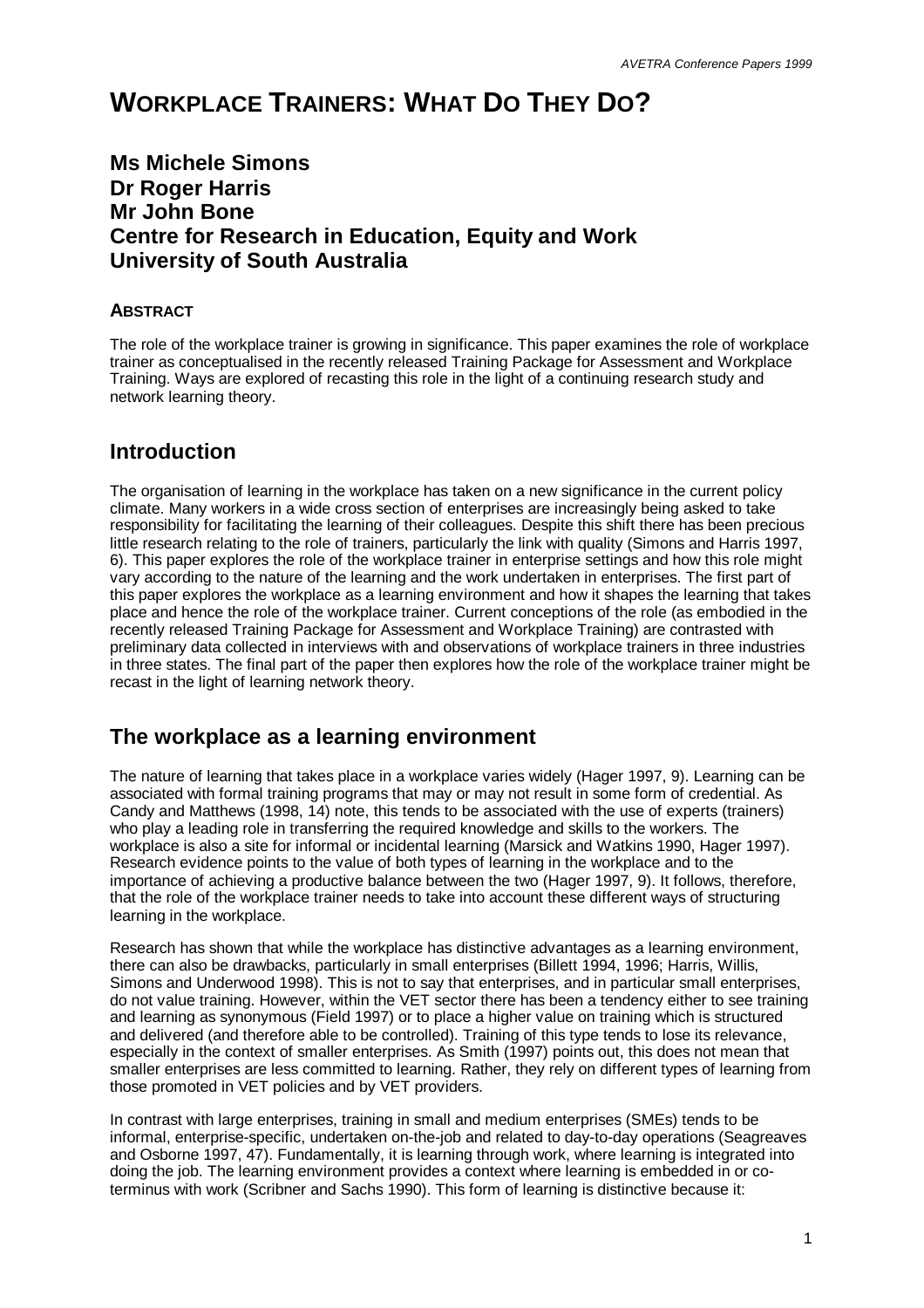- $\geq$  is task focused:
- $\geq$  occurs in a social context where status differences can exist between workers and there are often clear demarcation lines between groups of workers;
- often grows out of an experience such as a problem, crisis or novel event;
- ÿ occurs in an environment where people receive remuneration for their work; and
- $\ge$  entails different cognitive processes from those used in an off-site environment.

(Retallick 1993; Billett 1994, 1996a)

In small or micro business (which employs less that five persons) learning is very often facilitated on a one-to-one basis. The "training" is often unplanned, unscheduled, unrehearsed and spontaneous, often in response to a crisis or problem, and therefore often intuitive (Vallance 1997, 120). This training is characterised by the absence of dedicated training staff, and is often undertaken by the person(s) nearest the crisis who usually has little or no training expertise (Hawke 1998). Smith (1997) notes that learning often occurs in informal and "non-traditional" ways and is very dependent on time and the operating context in which the enterprise finds itself.

In many respects learning in the workplace is quite rigorously structured. It is framed by the features and structures of the work and the work practices in which the learning is embedded (Onstenk 1995). Customs, habits, attitudes, the way individuals respond to mistakes and problems, the degree to which questioning and time for explanations are tolerated – all these frame and shape how a person designated as "trainer" might approach the task of helping workers to learn their jobs.

## **The workplace trainer**

As noted above, the learning environment and learning processes within an enterprise provide a powerful framework that shapes how a workplace trainer operates. Any understanding of the role of the workplace trainer needs to encompass both formal on-the-job learning as well as incidental and informal learning that takes places as part of the normal course of work.

Governments and large businesses have tended to believe that defining the role of the workplace trainer will be addressed by workplace trainer competency standards. These standards have received considerable official support (CSB-Workplace Trainers cited in Peak 1992). Critical research underpinning these standards, however, has been very limited (Garrick and McDonald 1992, 176).

These standards appear to be underpinned by a "skills deficit" notion of training which is more reminiscent of institutionalised approaches to skill formation (Garrick and McDonald 1992, 176-177). The standards also lack any real links with emerging ideas such as the learning organisation (Senge 1992; Bawden 1991) or the growing body of knowledge which emphasises learning embedded in daily work practices and occurring in an informal or incidental manner (Marsick 1987; Marsick and Watkins 1990; Harris et. al. 1998).

The recently released Training Package for Assessment and Workplace Training is interesting for its attempt to recognise that training does occur in a variety of settings, with particular attention being paid to training in small groups. A unit entitled "Train small groups" has been included in the revised standards. This unit appears to equate to the former Workplace Trainer Category 1 competencies (NAWTB 1999, 25).

This unit of competency is notable for a number of reasons:

- ÿ there is an overwhelming emphasis on *training* rather than *facilitating learning;*
- $\triangleright$  formalised training appears to be valued almost to the exclusion of informal and incidental learning;
- $\geq$  it seems to be based on the assumption that learning in the workplace proceeds in an ordered sequence involving diagnosis of training needs, setting objectives and provision of training. This may be more reflective of an off-site environment rather than the (often) problem-based and spontaneous nature of learning that occurs in the course of work;
- $\triangleright$  it bears remarkable similarities with another unit in the training package which focuses on the competencies required to deliver training sessions within a training program. It therefore raises questions about the *specific* competencies that a workplace trainer whose training role sits alongside their role as a worker may need to develop, compared with those competencies that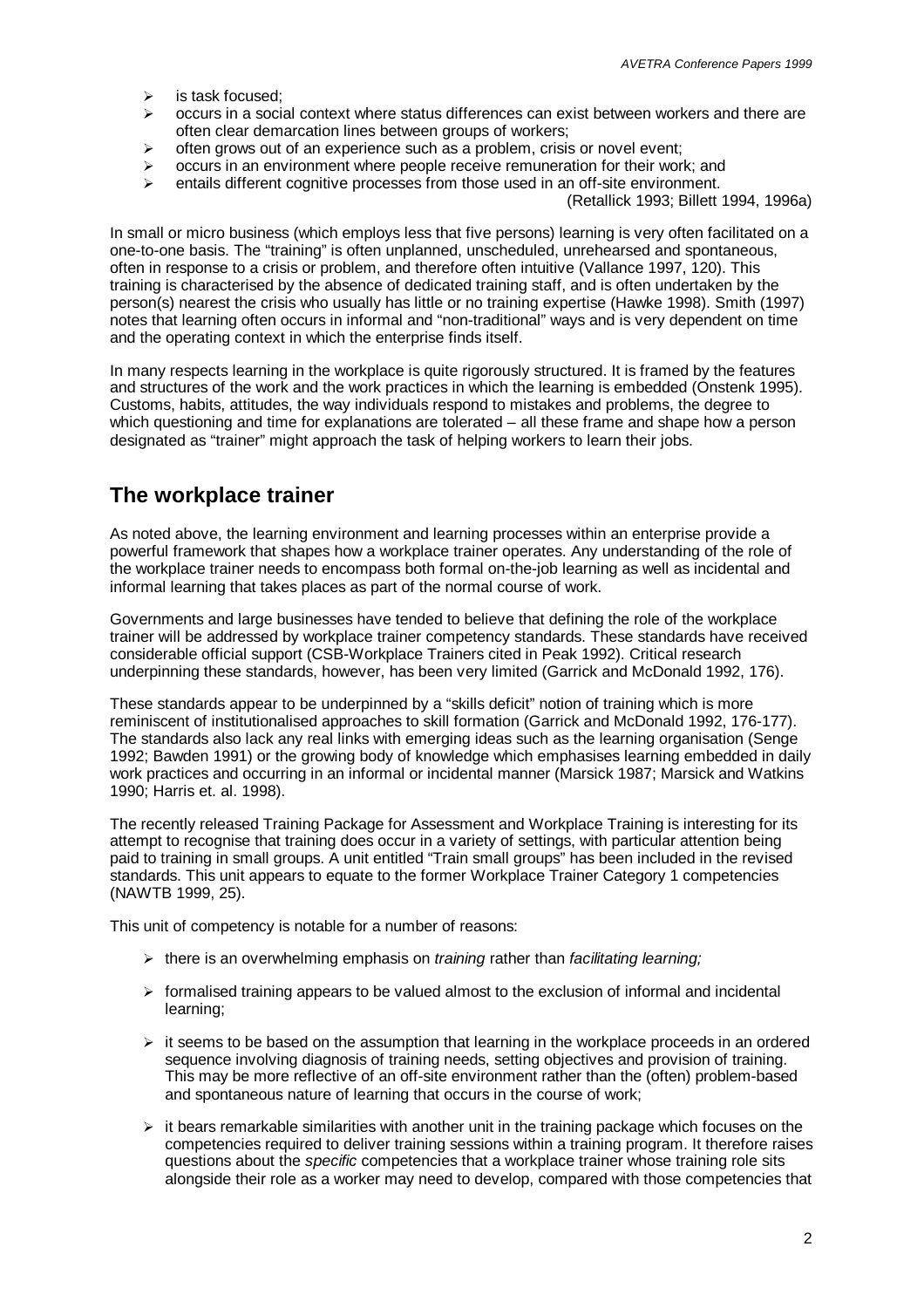are relevant to a trainer working within a more structured training program where the major portion of their role is delivering training; and

 $\triangleright$  it does not make any links between the process of facilitating learning and how the work environment or work practices are part of the "resources" which the workplace trainer uses in the course of their work.

Further evidence of the scope and nature of the competencies developed by workplace trainers lies in data the present authors have been collecting recently for a study examining the role of the workplace trainer across a number of enterprises. In this study, observations and interviews were conducted with individuals who have responsibilities for facilitating the learning of colleagues. Three industries were targeted – information technology, real estate, and building and construction. Enterprises were chosen from SA, NSW and Victoria to include small, medium and large organisations.

The following table, currently being developed from detailed analysis of interview transcripts and observation reports, presents some components of the work of these workplace trainers. In the course of the interviews and observations, we saw evidence that does lend support to the description of the workplace trainer as embedded in the current standards. However, there was also significant evidence of ways of working that seemed reflective of approaches which placed learning and work alongside each other and where formalised approaches to learning co-existed with informal and incidental learning.

Organises learning collaboratively with the trainee/learner

- ÿ organises time, activities, resources to support learning
- ÿ negotiates tasks, goals for learning within the work activities to be completed
- $\triangleright$  links assessment and learning to work tasks or future learning opportunities

Learns together with others

 $\triangleright$  shares experiences (attending events such as training sessions, meetings, conferences, telling "war stories", working with each other on a task, working alongside each other on related tasks, etc.)

Promotes independence and self-direction in learners/trainees

- ÿ organises (including selection of tasks that match learner/trainee's level of skill, knowledge, experience, etc.) tasks which the learner/trainee tackles on their own
- $\triangleright$  encourages others in the workplace to be supportive of learning efforts of trainee/learner

Advocates on behalf of learners/trainees

- ÿ negotiates access to resources
- $\triangleright$  liaises with external training providers

Reconciles experiences of work and learning

 $\triangleright$  makes links between the requirements of a training program or immediate learning needs and modifies work or learning program to achieve a better fit

Works alongside learner/trainee

- $\triangleright$  draws the learner/trainee into the patterns of work
- $\triangleright$  connects work tasks with the learning goals, program
- $\triangleright$  fits facilitating learning into the stream of work commitments
- alters the pattern of work to make space, time for the learning process
- makes judgements about the balance between the learning needs of the trainee/learner and the need to deal with the immediate task
- $\triangleright$  monitors the work flow and quality of the learner /trainee as the job/task proceeds

Draws on others in the workplace to help facilitate the learning process (this includes asking others in the workplace to work with the trainee/learner; bringing in other people to the learning discussions, etc.)

Discusses learning experiences with trainee/learner (these could be experiences shared in common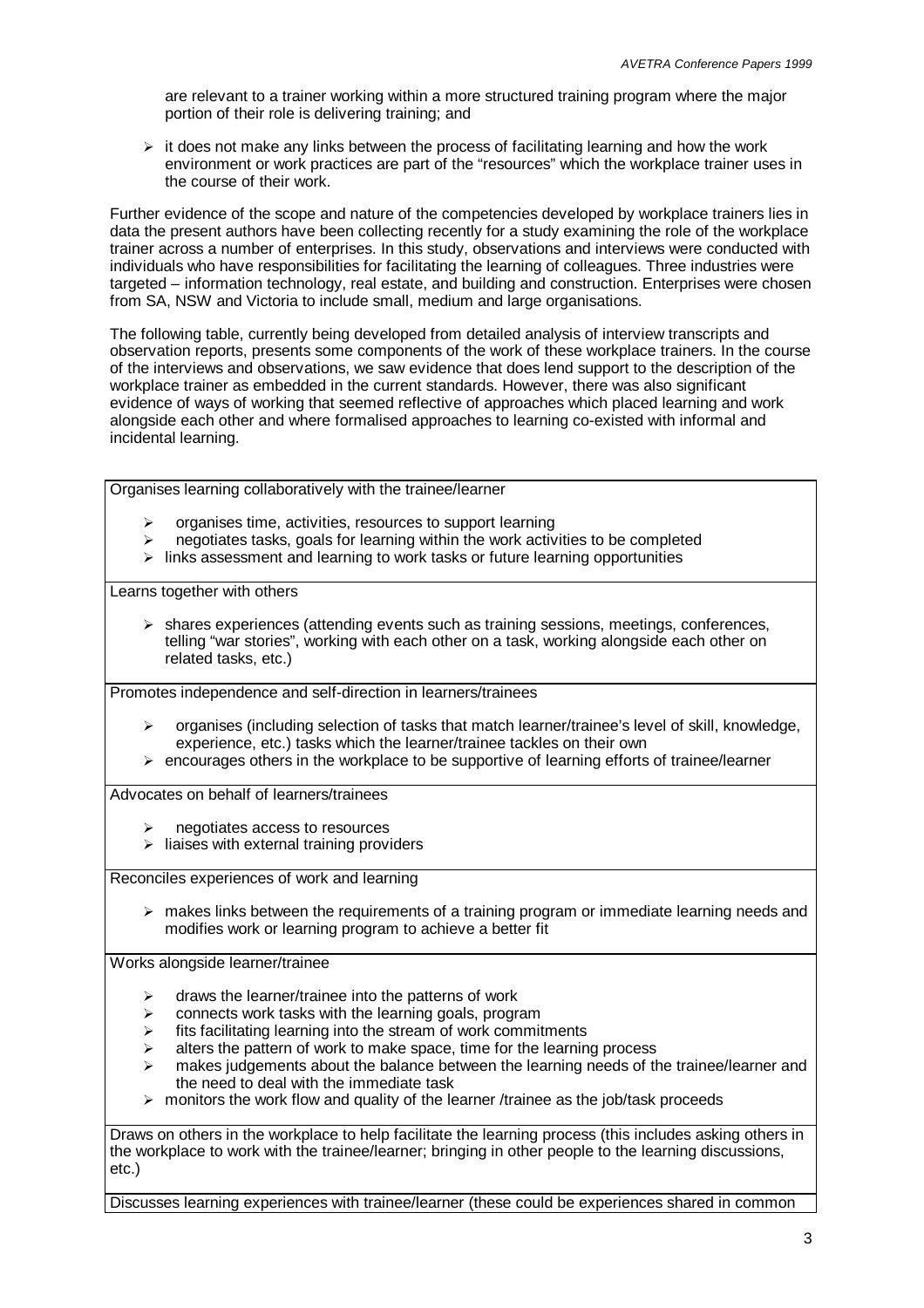or ones that the learner/trainee had experienced on their own. This can occur at a time apart from work, but also often occurs during the course of work. This discussion can relate to the task at hand or, if the work at hand is routine, to other topics of learning that are of interest to the learner/trainee)

- asks questions (to monitor progress, to check understanding, to encourage reflection and self evaluation, to draw the learner/trainee towards developing their own knowledge rather than "just telling them")
- challenges ideas and thinking by telling "war stories"
- corrects mistakes in a positive, non-threatening manner
- extrapolates learning from current task into other situations and encourages trainee/learner to do likewise
- $\triangleright$  provides feedback (for reinforcement, correction, encouragement)

Assesses work and learning using both formal and informal processes

Demonstrates techniques, processes, etc.

Our data suggests that the role of the workplace trainer is shaped by the work of the particular enterprise. Within real estate enterprises, workplace trainers tended to be focused on an individual. Much of the learning is undertaken in a self-directed manner (that is, the learner works through a section of a module and then consults with other staff to monitor their progress etc.). This seems to mirror the individualised structure of work in the industry where each employee has a portfolio of properties that he/she manages fairly much independently from others. In contrast, learning within the IT industry is often team-based because work is organised around "projects". Individual members of the group who have expert knowledge in an area share this with other members of the group, with the support and encouragement of a workplace trainer who often is also a team leader or supervisor. In some instances workplace trainers complemented the learning undertaken in these small groups with more formalised training programs such as an enterprise-wide mentoring program for newly appointed staff.

In the same way that the structure of work shaped the learning events, so too did the degree to which the learning program was formalised, sometimes by an external organisation. In the real estate industry, all of the workplace trainers were part of the traineeship program being managed by the Real Estate Institute. This external factor played a part in shaping the way the trainee tackled learning tasks and the manner in which the workplace trainer tackled their role. However, incidental and informal learning still played an important and integral role in the trainees' learning.

Whilst there are similarities with the elements of competency articulated in the unit "Train small groups", we would also contend that the above descriptions derived from observations of workplace trainers reveal the inter-relatedness of facilitating learning in the workplace and working. These two streams of activity are both important to capture because they are both integral to the work of the workplace trainer. We believe that these descriptions reveal that learning in the workplace is, in reality, a mixture of more structured approaches to facilitating learning and incidental and informal learning. In addition, the curricula, rather than being predicated primarily on defined competencies or identified training needs, is made up of the work of the enterprise. The work becomes the "developmental pathway" which the workplace trainer shapes and uses in the process of supporting the learning of staff. These observations, we believe, create the need to examine alternate theoretical frameworks to assist in reconceptualising the role of the workplace trainer.

## **An alternative framework for understanding the role of the workplace trainer**

Learning network theory (Van der Krogt 1998) may provide a useful framework for us as we strive to understand this issue in the light of our research data on the role of the workplace trainer. This theory rests on the following key ideas:

#### **The concept of 'network' is understood in a particular way.**

An organisation is made up of a series of networks. These networks (and therefore the organisation) are constantly being shaped by the actions of workers ('actors'). Furthermore, the organisation itself is located in an environment that is part of a network.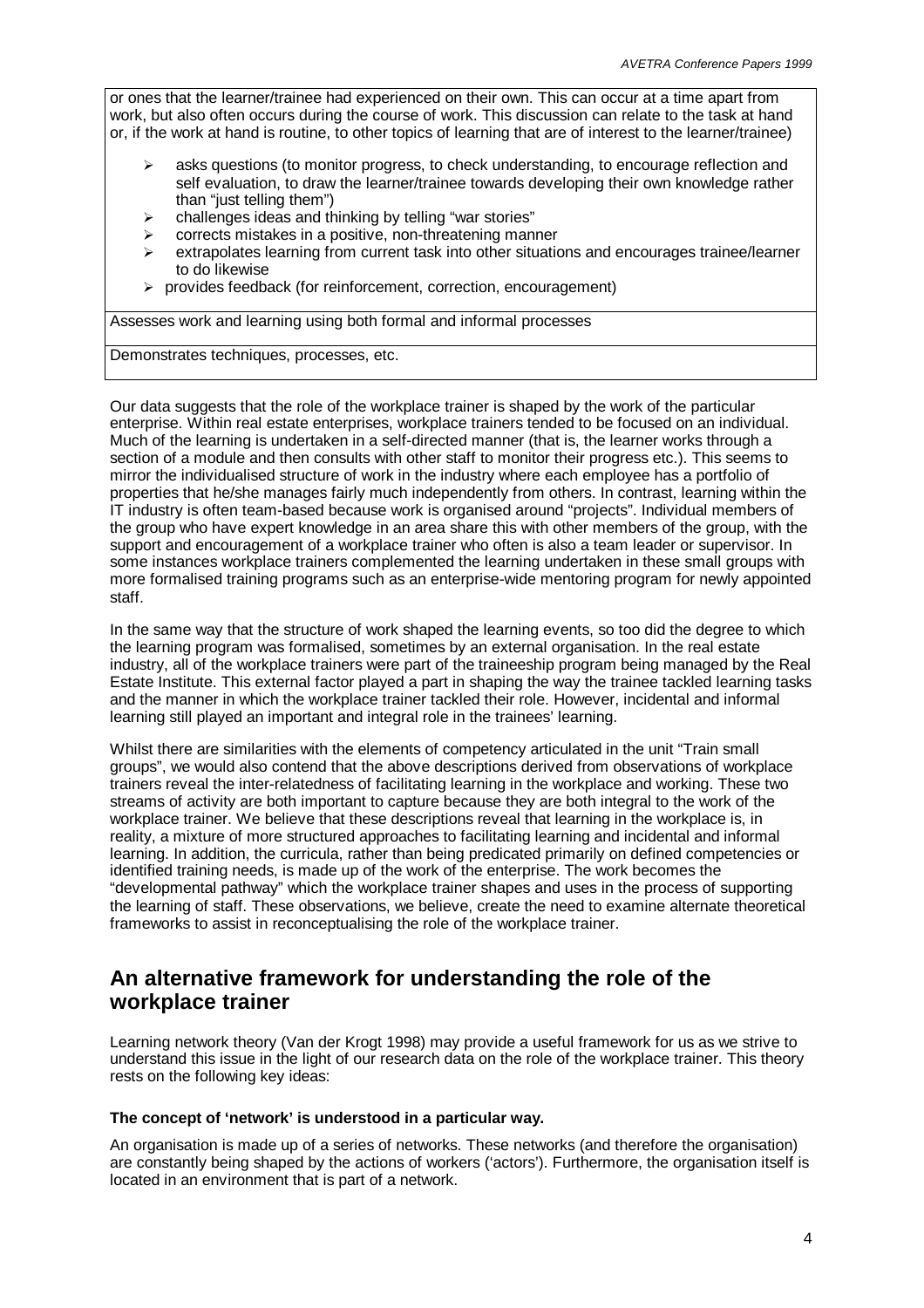#### **In understanding workplace learning, two networks are of particular importance – the learning network and the work network.**

Both of these networks are created and recreated over time. The actions of the workers and the structures within an organisation act on each other and shape the networks that emerge over time (see Figure 1).



**Figure 1: The learning and work networks**

**Work Network Learning Network**

[Source: Van der Krogt 1998:163]

#### **Different types of organisations are characterised by different learning and work networks**

Within different types of enterprises, a certain form of work pattern is dominant. This work pattern is visible in the way work is undertaken and is constructed over time by the actors in the network.

In a similar way, key workers (actors) shape the structure of the learning processes (learning policy development, programming and qualifications) and create a learning network. It is important to note that Van der Krogt specifically states that the "learning structures" refer to both formal programs (offered internally and externally) *as well as* the informal and incidental learning which occurs in the course of work. By examining the nature of the learning that takes place in enterprises a number of different types of learning systems can be identified:

- $\triangleright$  Self-initiated learning systems allow the learner the freedom to organise their learning. Learners' interests and needs are of paramount importance.
- $\triangleright$  Vertical learning systems encompasses learning that is underpinned by structural supports which exist inside the enterprise such as needs identification, training plans, use of trainers, human resource departments etc.
- $\triangleright$  Horizontal learning systems emphasise learning that occurs where people establish groups as a basis for implementing learning programs.
- $\triangleright$  External learning systems emphasise learning that is predominantly driven by external contacts such as professional associations, institutes, outside consultants or, in the case of many enterprises in Australia, the NVETS framework. They establish the content, processes etc. for the learning system which are then implemented within the enterprise.

A learning network then can be conceptualised as a three-dimensional space that consists of these learning systems (see Figure 2). The workplace trainer facilitates learning within this space along any number of these dimensions.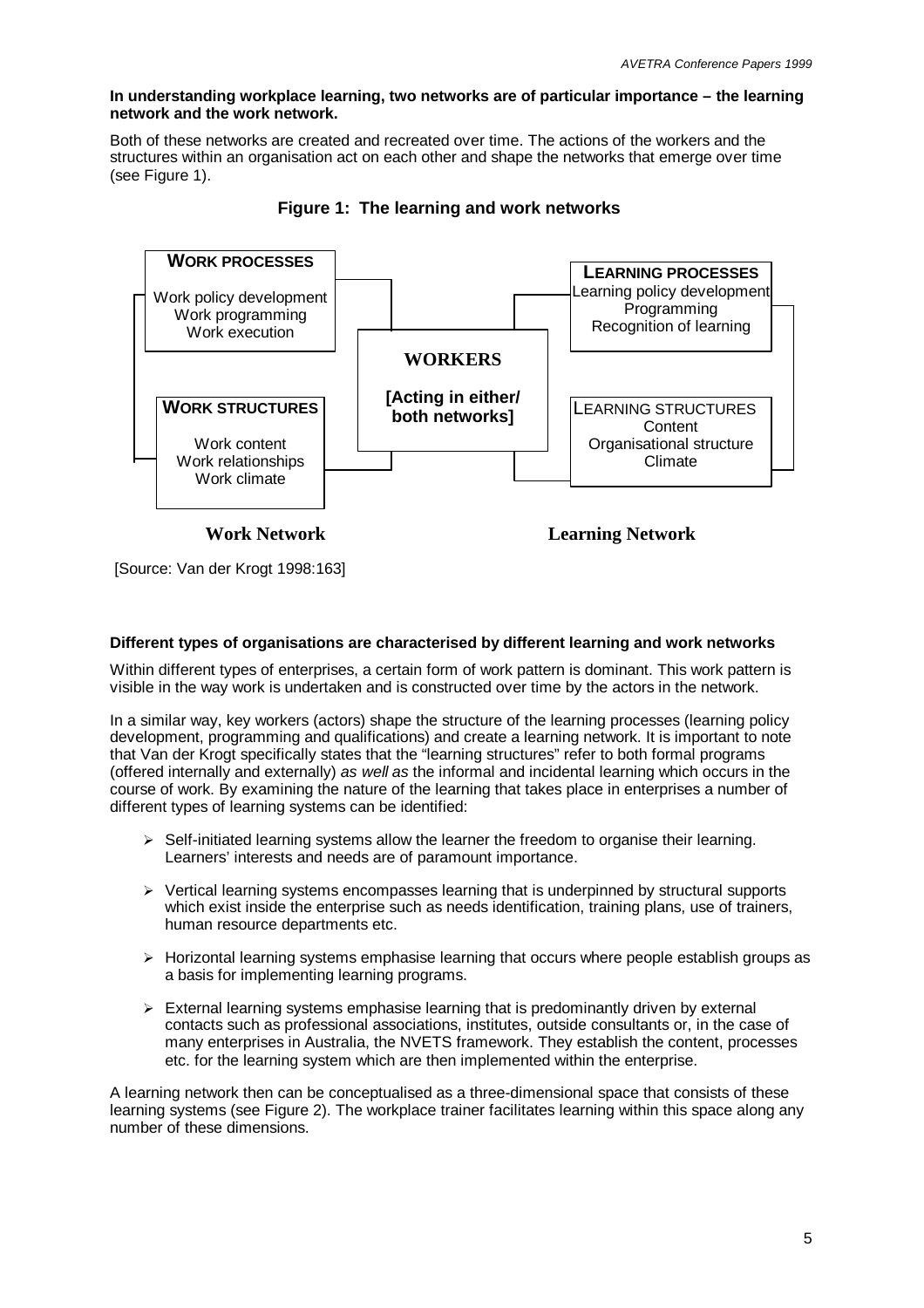



[Source: Van der Krogt: 1998: 168]

### **Implications for workplace trainers**

Within enterprises, learning and work networks develop a specific shape and relationship to one another. Networks are shaped and reshaped by the actions of individuals and groups within them. Rather than viewing workers /learners in an enterprise as passive recipients of training, their presence is highly influential. In concert with the actions of those designated to act in the role of workplace trainer, they work together to influence the shape of the learning that takes place as well as the shape of the work that is performed alongside this learning.

Network learning theory also acknowledges that learning in an enterprise is not solely activated, nor centred on, the activities of the workplace trainer. Individual workers can and do initiate their own learning. Network learning theory shows that it is possible to manage the tension between the needs of the learners and the needs of the workplace when designing and implementing learning systems. Designing and implementing learning systems in workplaces need to take account of *both* the learning capacities and needs of workers *and* the requirements of work.

Learning network theory provides added impetus for changing the focus of the activities of a workplace trainer from training to learning. This effectively shifts the locus of control to the individual and places the role of "trainer" in a position where they act to support and strengthen individual workers' learning activities in a number of ways.

People acting as workplace trainers are key players in the learning network. They also remain actors within the work network. The extent of their involvement in each of these networks is determined by the manner in which the work network is structured. Workplace trainers and their activities are shaped by the work network which is shaped, in turn, by the learning network. There is a synergistic relationship between the two networks and the workplace trainer is the "boundary rider" between the two systems.

The actions of a workplace trainer in supporting learning can encompass a number of key dimensions – in groups, with individuals, in formalised programs, and in incidental and informal ways. These actions to facilitate and place some structure on the learning process co-exist with individual workers' self-initiated learning actions in the workplace. An effective workplace trainer will have knowledge of how the learning network can be shaped by the actions of the workers in that network and how the learning network interacts and is shaped by the work network.

We believe that network learning theory provides a new way of conceptualising the role of the workplace trainer beyond that of an actor in a formalised, vertical learning system which, we contend, is the predominant focus of current workplace trainer competency standards. It values the actions of the workplace trainer in supporting incidental and informal learning within an enterprise and the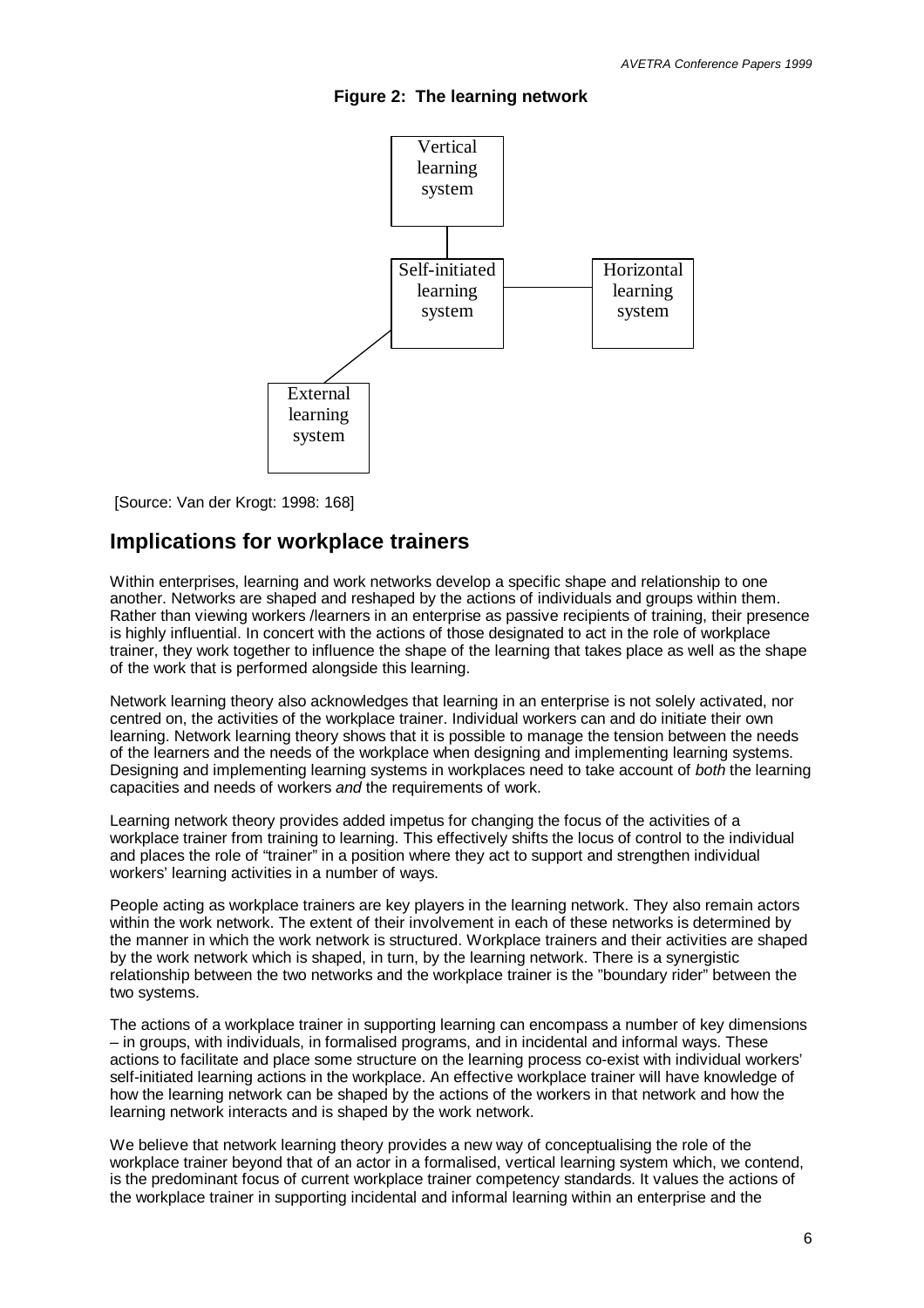important contribution that these forms of learning can make to the overall development of a learning network within an enterprise. It acknowledges the interrelationship between learning and work. It offers a way of grasping (but not totally reconciling or ignoring) the tension between the learning needs, capacities and desires of individual workers and the need for work relevant learning.

It may well be that government attempts to promote a 'Training Culture" within enterprises cannot hope to succeed without clear recognition of and due consideration given to systems other than the vertical. To chat benignly about learning organisations being those where learning is co-terminus with (and by implication, "happily married" to) work, or to attempt to implement formal training using a topdown, skills deficit approach – either of these is only a part of the picture. In our view, the first lacks reality and is destined to remain in glossy managerial documents as an attractive philosophy with little hope of actual implementation. The second is somewhat 'colonial' and is appropriate only for certain types of organisational culture, comforting for systems that need to count numbers in formal training programs, at best short-term, and not feasible for small businesses which comprise a huge proportion of the Australian economy. From our perspective, then, the reconceptualisation of the role of workplace trainer" would appear to have much to offer those interested in promoting government policies to develop a "Learning Culture" within enterprises.

#### **REFERENCES**

- Bawden, R 1991, Towards action research systems in action research for change and development, in O. Zuber-Skerritt (ed.) *Action research for change and development.* Gower Publishing, Vermont, USA.
- Billett, S 1994, Situated learning a workplace experience*, Australian Journal of Adult and Community Education,* 34(2), 112-130.
- Billett, S 1996, Towards a model of workplace learning: the learning curriculum*, Studies in Continuing Education,* 18(1), 43-58.
- Billett, S 1996a, The role of vocational educators in developing workplace curriculum, *Australian Vocational Education Review,* 3(1), 29-35.
- Candy, P and Matthews, J 1998, Fusing learning and work: changing conceptions of workplace learning, in Boud, D (ed), *Current issues and new agendas in workplace learning.* National Centre for Vocational Education Research, Adelaide.
- Field, L 1997, *Training and learning in small business. Issues for research.* RCVET, UTS, Sydney.
- Garrick, J and McDonald, R 1992, Competency-based standards for industry trainers: a critical comparison of international models, *Studies in Continuing Education,* 14(2), 166-186.
- Hager, P 1997, *Learning in the workplace. Review of research.* National Centre for Vocational Education Research, Adelaide.
- Harris, R, Willis, P, Simons, M and Underwood, F 1998, *Learning the job. Juggling the messages in on- and offjob training*. National Centre for Vocational Education Research, Adelaide.
- Hawke, G 1998, Learning, workplaces and public policy, paper presented at the AVETRA National Conference, University of Technology, Sydney, 16-17 February 1998.
- Marsick, V 1987, *Work based learning*. Croom Helm, New York.
- Marsick, V and Watkins, K 1990, *Informal and incidental learning workplace learning*. Croom Helm, New York.
- NAWTB 1999, *Training package for assessment and workplace training.* Australian National Training Authority, Melbourne.
- Onstenk, J 1995, Work-based learning in organisational change in the process industry, *European Vocational Training Journal,* 5, 33-39.
- Peak, G 1992, Evaluation of national competencies for workplace trainers by workplace trainers, conference proceedings of the Annual Conference of the Australian Association for Research in Education, URL: http://www.swin.edu.au/aare.conf92.htm.
- Retallick, J 1993, Teachers' workplace learning, conference proceedings of the Annual Conference of the Australian Association for Research in Education, URL: http://www.swin.edu.au/aare.conf93.htm.
- Scribner, S and Sachs, S 1990, *A study of on-the-job training.* Institute on Education and the Economy, Teachers' College, Columbia University, New York.
- Seagreaves, L and Osborn, M 1997, Participants in a work-based learning program: small and medium enterprises and their employees*, Good thinking. Good practice. Research perspectives on learning and work*. Centre for Learning and Work Research, Griffith University, Brisbane.
- Senge, P 1992, *The fifth discipline: the art and practice of the learning organisation*. Doubleday, New York.
- Simons, M and Harris, R 1997, Perceptions of VET staff towards recent national training reforms, *Research reports into professional development*. Australian National Training Authority, Brisbane.
- Smith, A 1997, Making false assumptions: Examining some popular preconceptions about enterprise training, *Good thinking. Good practice. Research perspectives on learning and work,* Centre for Learning and Work Research, Griffith University, Brisbane.
- Vallence, K 1997, Training one-to-one: out of sight, out of mind, *Good thinking. Good practice. Research perspectives on learning and work*, Centre for Learning and Work Research, Griffith University, Brisbane.
- Van der Krogt, F J 1998, Learning network theory: The tension between learning systems and work systems in organizations, *Human Resource Development Quarterly*, 9(2), Summer, 157-177.